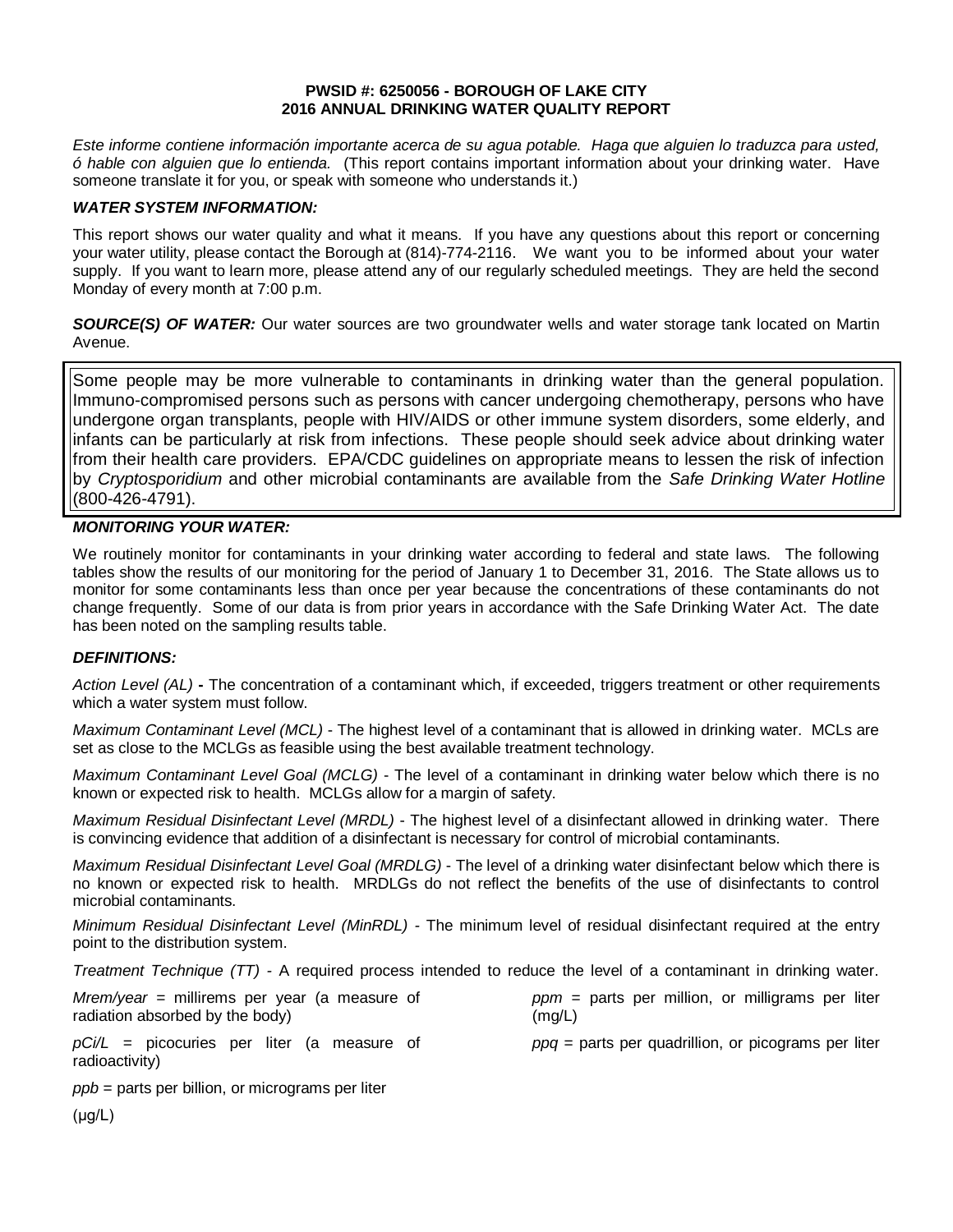# *DETECTED SAMPLE RESULTS*

|                                          | <b>Chemical Contaminants</b>                             |                       |                                           |                                             |               |                                      |     |                                              |                         |                |                                                                                                                            |                                 |                                                                                                                |      |    |
|------------------------------------------|----------------------------------------------------------|-----------------------|-------------------------------------------|---------------------------------------------|---------------|--------------------------------------|-----|----------------------------------------------|-------------------------|----------------|----------------------------------------------------------------------------------------------------------------------------|---------------------------------|----------------------------------------------------------------------------------------------------------------|------|----|
| <b>Contaminant</b>                       | <b>MCL</b> in<br><b>CCR</b><br><b>Units</b>              | <b>MCLG</b>           |                                           | Level<br><b>Detected</b>                    |               | <b>Range of</b><br><b>Detections</b> |     | <b>Sample</b><br><b>Units</b><br><b>Date</b> |                         |                | <b>Violation</b><br>Y/N                                                                                                    |                                 | <b>Sources of</b><br><b>Contamination</b>                                                                      |      |    |
| Chlorine<br>(Distribution)               | $MRDL =$<br>4                                            | <b>MRDLG</b><br>$= 4$ |                                           | 0.98<br>(January)                           | $0.60 - 0.98$ |                                      |     | ppm                                          | 2016                    |                | N                                                                                                                          |                                 | Water additive<br>used to control<br>microbes.                                                                 |      |    |
| Haloacetic<br>Acids (Five)               | 60                                                       | N/A                   |                                           | 2.65                                        | N/A           |                                      |     | ppb                                          | 9/22/16                 |                | $\mathsf{N}$                                                                                                               |                                 | By-product of<br>drinking water<br>disinfection.                                                               |      |    |
| <b>TTHMs (Total</b><br>Trihalomethanes)  | 80                                                       | N/A                   |                                           | 10.08                                       |               | N/A                                  |     | ppb                                          | 9/22/16                 |                | $\mathsf{N}$                                                                                                               |                                 | By-product of<br>drinking water<br>disinfection.                                                               |      |    |
| <b>Barium</b>                            | $\overline{2}$                                           | $\overline{2}$        |                                           | 0.173                                       | N/A           |                                      | ppm |                                              | 02/06/15                |                | Discharge of<br>drilling wastes;<br>Discharge from<br>$\mathsf{N}$<br>metal refineries;<br>Erosion of<br>natural deposits. |                                 |                                                                                                                |      |    |
| <b>Nitrate</b>                           | 10                                                       | 10                    |                                           | 1.55                                        | N/A           |                                      |     | ppm                                          | 10/14/16                |                | $\mathsf{N}$                                                                                                               |                                 | Runoff from<br>fertilizer use.                                                                                 |      |    |
| <b>Entry Point Disinfectant Residual</b> |                                                          |                       |                                           |                                             |               |                                      |     |                                              |                         |                |                                                                                                                            |                                 |                                                                                                                |      |    |
| <b>Contaminant</b>                       | <b>Minimum</b><br><b>Disinfectant</b><br><b>Residual</b> |                       | <b>Lowest</b><br>Level<br><b>Detected</b> | Range of<br><b>Detections</b>               |               | <b>Units</b>                         |     | Lowest<br><b>Sample</b><br><b>Date</b>       | <b>Violation</b><br>Y/N |                |                                                                                                                            | <b>Sources of Contamination</b> |                                                                                                                |      |    |
| Chlorine<br>(2016)                       | 0.60                                                     |                       | 0.70                                      | $0.70 - 2.20$                               |               | ppm                                  |     | 04/16/2016                                   | $\mathsf{N}$            |                | additive<br>Water<br>control microbes.                                                                                     |                                 |                                                                                                                | used | to |
| <b>Lead and Copper</b>                   |                                                          |                       |                                           |                                             |               |                                      |     |                                              |                         |                |                                                                                                                            |                                 |                                                                                                                |      |    |
| Contaminant                              | <b>Action</b><br>Level (AL)                              | <b>MCLG</b>           |                                           | 90 <sup>th</sup> Percentile<br><b>Value</b> |               | <b>Units</b>                         |     | # of Sites Above<br><b>AL of Total Sites</b> |                         |                | <b>Violation</b><br>Y/N                                                                                                    |                                 | <b>Sources of</b><br><b>Contamination</b>                                                                      |      |    |
| Lead<br>(2016)                           | 15                                                       | $\Omega$              |                                           | 3.63                                        |               | ppb                                  | 1   |                                              |                         | $\overline{N}$ |                                                                                                                            |                                 | Corrosion of<br>household plumbing;<br>Erosion of natural<br>deposits                                          |      |    |
| Copper<br>(2016)                         | 1.3                                                      | 1.3                   |                                           | 0.684                                       |               | ppm                                  |     | $\overline{0}$                               |                         |                | $\mathsf{N}$                                                                                                               |                                 | Corrosion of<br>household plumbing;<br>Erosion of natural<br>deposits; Leaching<br>from wood<br>preservatives. |      |    |

## *Information about Lead*

If present, elevated levels of lead can cause serious health problems, especially for pregnant women and young children. Lead in drinking water is primarily from materials and components associated with service lines and home plumbing. The Borough of Lake City is responsible for providing high quality drinking water, but cannot control the variety of materials used in plumbing components. When your water has been sitting for several hours, you can minimize the potential for lead exposure by flushing your tap for 30 seconds to 2 minutes before using water for drinking or cooking. If you are concerned about lead in your water, you may wish to have your water tested. Information on lead in drinking water, testing methods, and steps you can take to minimize exposure is available from the Safe Drinking Water Hotline or at *[http://www.epa.gov/safewater/lead.](http://www.epa.gov/safewater/lead)*